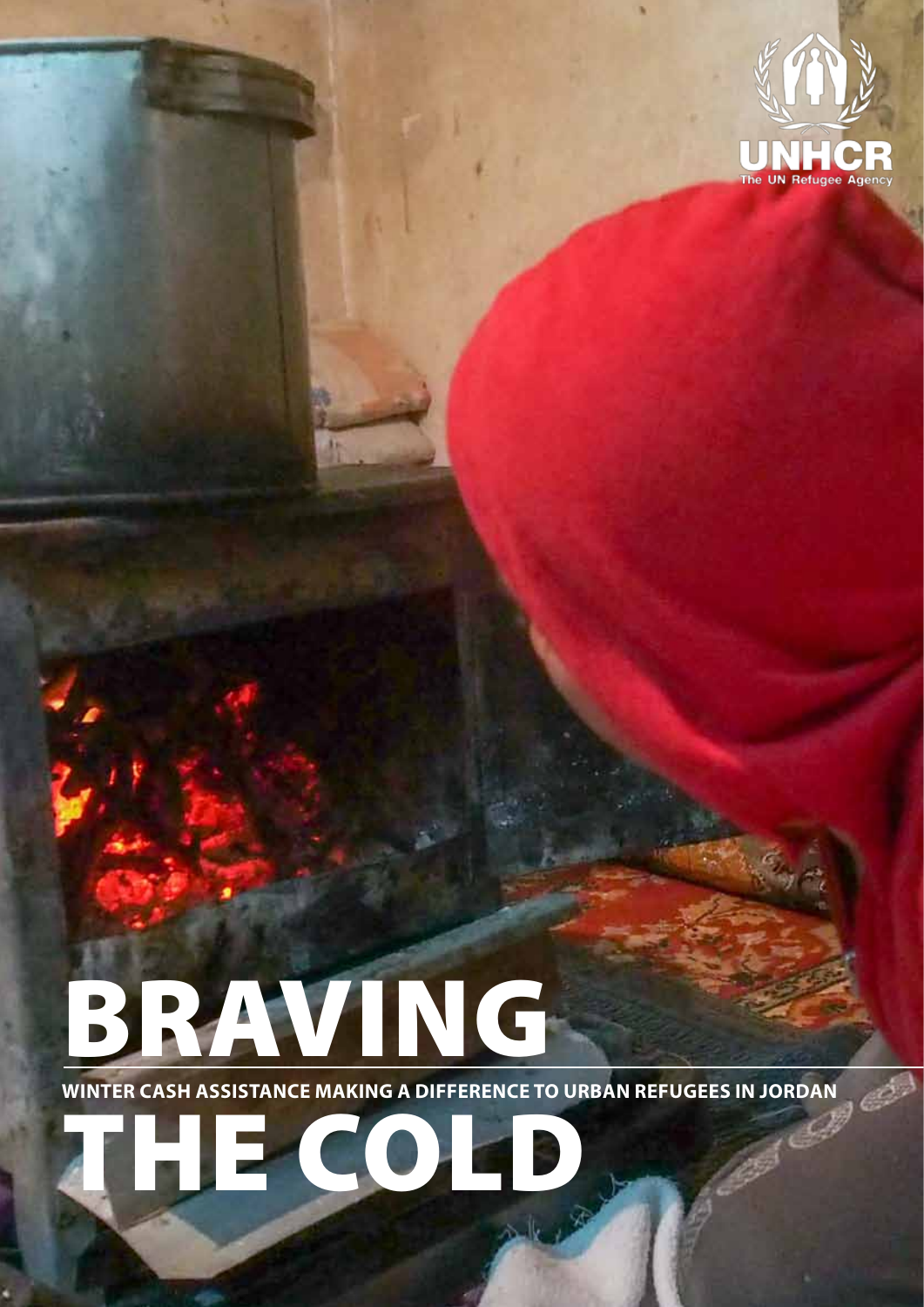Cover: A refugee child keeps warm in front of a coal furnace in Ajloun, northern Jordan, during the "Jana" snow storm in February 2015. ©UNHCR/Mohammad Hawari

This report was principally authored by Robert Sibson from UNHCR Jordan's External Relations Unit, with the contribution of Dima Hamdan for the human stories. Thanks are due to the following people who assisted in the preparation of the report: Nuha Abdallah, Haneen Abu-Sunbul, Tamara Albawab, Najwan Aldorgham, Omar AlTayyan, Hiba Azazieh, Rasha Batarseh, Lars Bromley from UNITAR, Hélène Daubelcour, Marta Ghezzi, Mohammad Hawari and Volker Schimmel.

UNHCR is grateful to the following donors for their critical financial support to the 2014-2015 winter cash assistance programme:









المدينة العالمية للخدمات الإنسانية<br>INTERNATIONAL HUMANITARIAN BITY from the British people

Humanitarian Aid and Civil Protection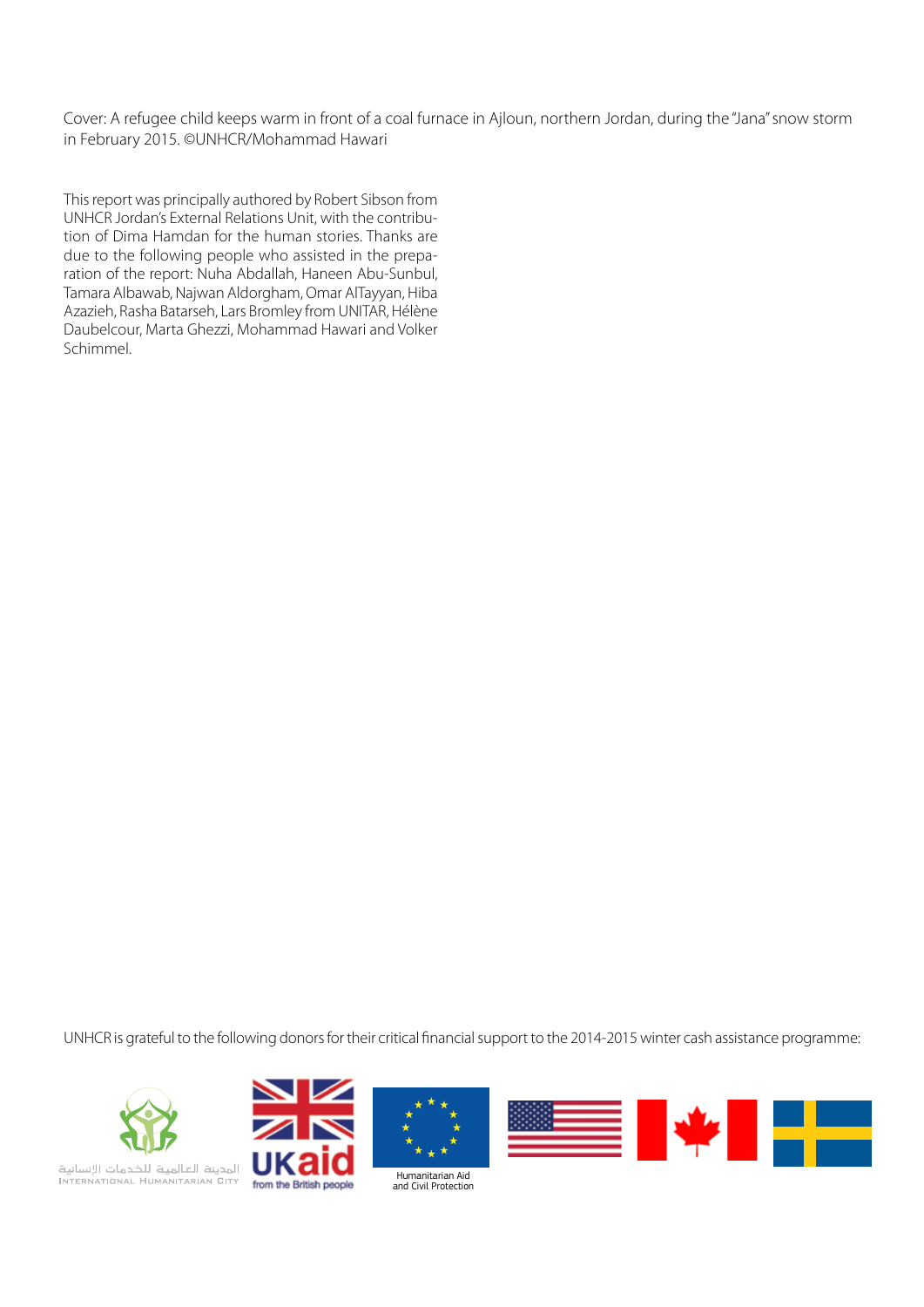#### "This winter, UNHCR's supplementary cash assistance assumed a new urgency, and for some refugees, it represented a literal winter lifeline."

Andrew Harper, UNHCR Representative, Jordan

For the vast majority of refugees in Jordan, those living outside of camps, the winter months represent yet another crisis in their struggle to survive. With most Syrian refugees in urban areas now living under the poverty line<sup>1</sup> and half living in households with no heating<sup>2</sup>, the bitterly cold conditions stretch their capacity to afford even a degree of warmth.

The 2014-2015 winter was no exception. In January and February, two severe snow storms hit the country with high winds, freezing rain, hail and heavy snow forcing the closure of schools and roads. Certain locations, such as Karak, Tafilah and Ajloun, were cut off for days due to icy roads and inclement weather.

In the midst of this, 520,000 Syrian refugees braved the cold in poorly insulated rooms, in basements or in makeshift shelters. A few weeks before they had learnt that they would no longer be receiving free health care and that precious food assistance would be slashed. With the majority of Syrian refugees having no access to legal employment, they were with the least amount of means going into this harsh winter.

This made the large-scale winterization efforts by UNHCR in Jordan and its partners all the more critical this year. Since the inception of winterization support in 2012, UNHCR had not mounted such a fast and broad effort in order to ensure that refugees would not be harmed by the cold. A recent survey<sup>3</sup> conducted by UNHCR on the impact of its 2014-2015 winter cash assistance programme shows the important difference it made.

<sup>1</sup> Inter-Agency Vulnerability Assessment Framework: Baseline Survey for Jordan, 2015; http://data.unhcr.org/ syrianrefugees/download.php?id=8844

<sup>2</sup> UNHCR, Living in the Shadows: Jordan Home Visits Report 2014, 2015; http://unhcr.org/jordan2014urbanreport/home-visit-report.pdf

<sup>3</sup> A post-distribution monitoring survey undertaken by UNHCR field staff measuring the impact of the winter cash assistance programme in 2014-2015. The survey gathered data on 360 cases, or 2006 individuals, through 75 home visits and 285 phone calls.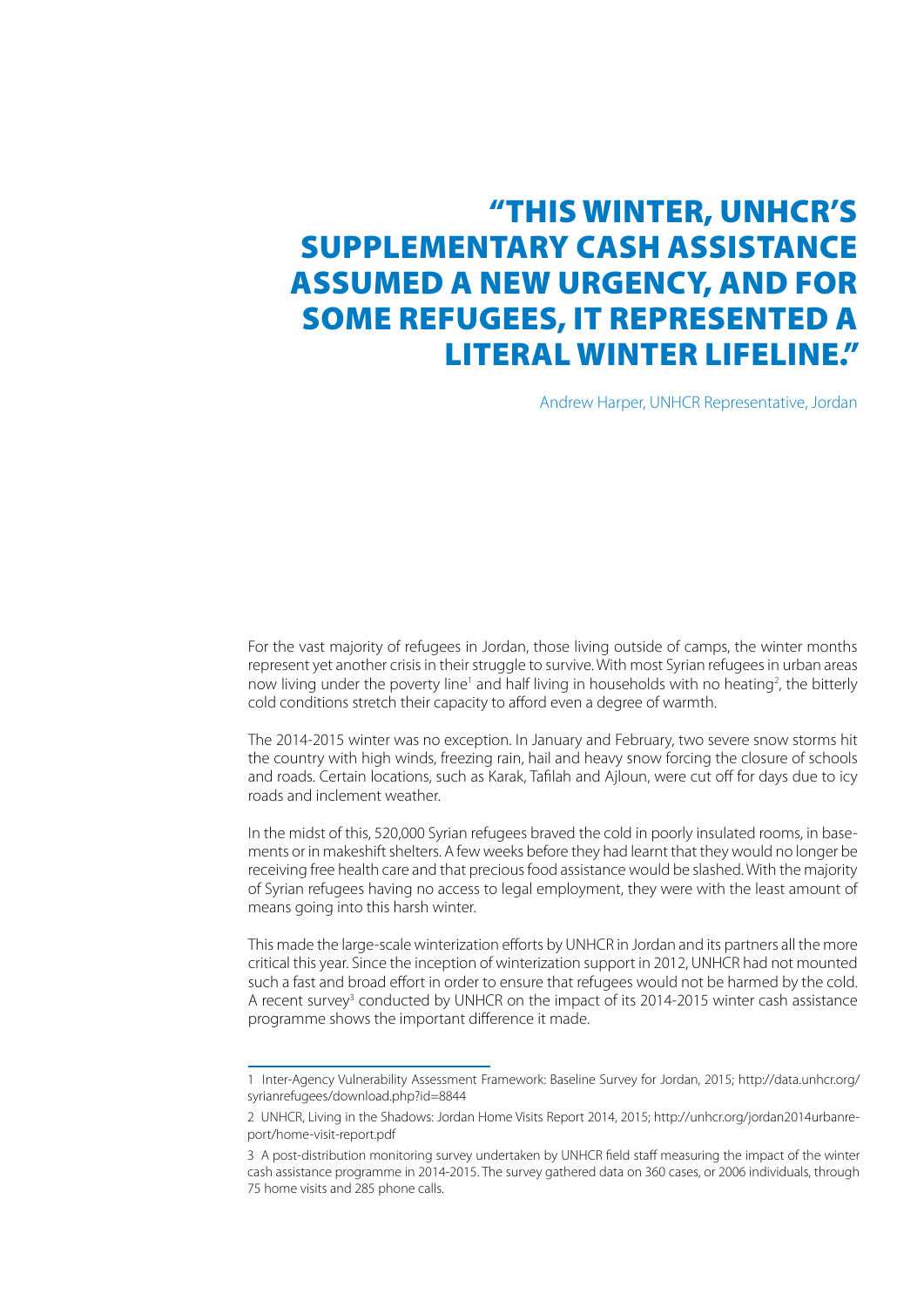

The popular perception of Jordan !I *Main Airport* as a warm, arid, desert environment between December and February below 0° - 5° C, often combined with is lost during the winter months when temperatures can drop to well heavy rain and snow.

In recent years, these conditions have brought misery to refugee popcamps across the Kingdom. ulations living inside and outside of

- as snow storm "Alexa" flooded and<br>damaged tents sheltering thou-*Satellite Data (1): MODIS Imagery Dates: 13 January 2015* sands of refugees. *Map Scale for A3: 1:1,500,000* as snow storm "Alexa" flooded and - In December 2013, officials de-Zaatari camp in northern Jordan
- *Resolution: 250 m Copyright: NASA Satellite Data (2): MODIS* In January and February 2015 snow *Imagery Dates: 12 January 2015 Resolution: 250 m* storms "Huda" and "Jana" hit Jordan *Copyright: NASA Elevation Data: Shuttle Radar Topography Mission* bringing heavy snow, high winds and icy rain. Roads and schools were closed affecting refugees *Producted in precarious conditions in Coordinate System: WGS 1984 UTM Zone 36N Projection: Transverse Mercator* urban areas.
- Some 45% of urban refugees surveyed were affected by the "Huda" *to be error-free nor do they imply official endorsement or acceptance by the United Nations. UNOSAT is a* and "Jana" snow storms with many *program of the United Nations Institute for Training and Research (UNITAR), providing satellite imagery and related geographic information, research and* living in deplorable conditions.

*Map illustrating in red the snow cover caused by the "Huda" storm in January 2015. ©USGS*

*This work by UNITAR/UNOSAT is licensed under a*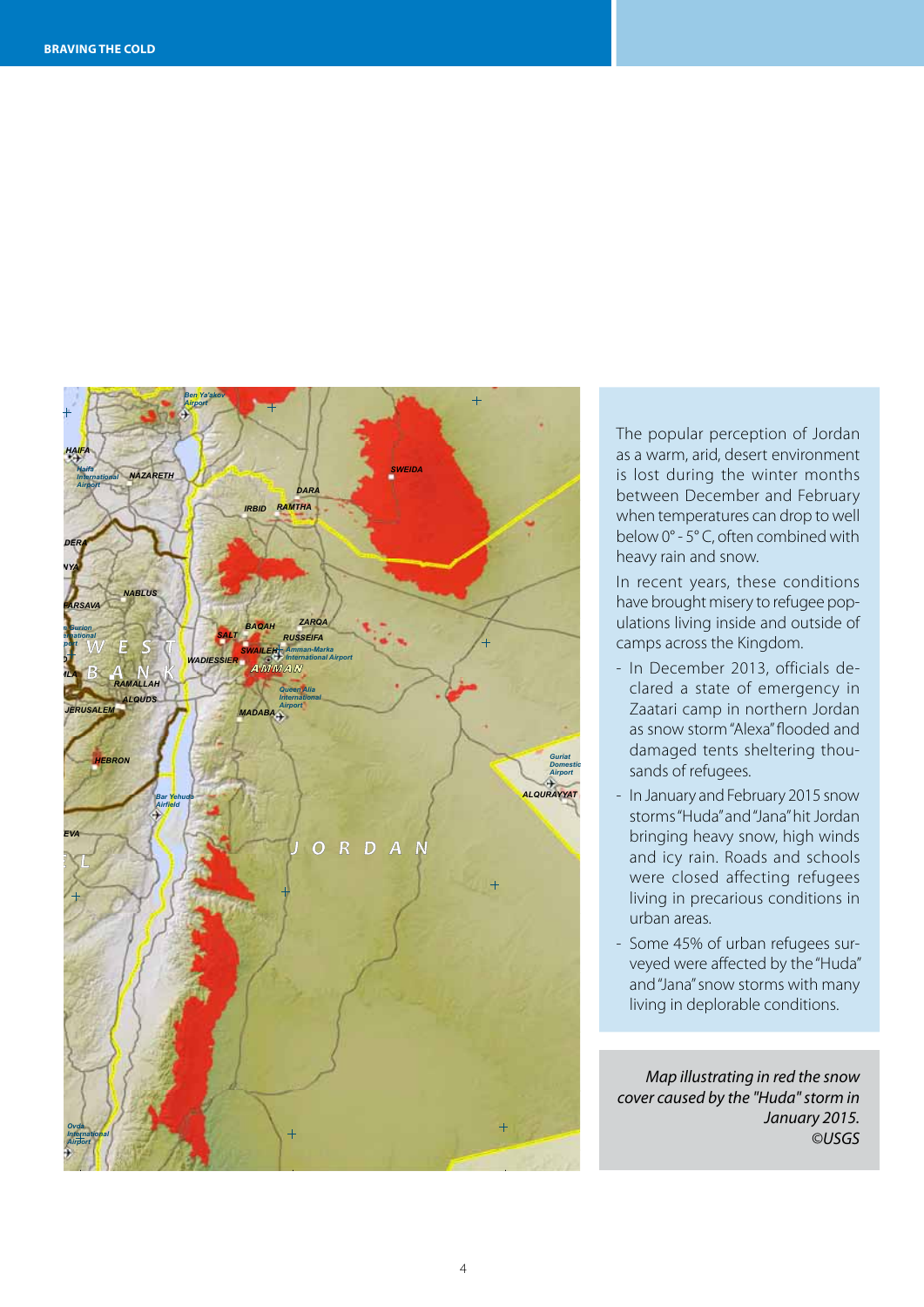# sinking into poverty

The pressures on urban refugees in Jordan today are growing daily. In late 2014, shortly before the beginning of the winter months and what international aid agencies term the "winterization" phase, the stark warnings about the likely impact of reductions in humanitarian funding translated into a painful reality for thousands of refugees and their families.

In October, World Food Programme (WFP) Jordan announced that food assistance to some 12,000 Syrian refugee families, representing almost 40,000 refugees, would be reduced to reflect funding shortages. A month later, the Government of Jordan announced that it would be reducing the provision of free access to healthcare for Syrian refugees because of a lack of funds allocated to refugee communities. The timing, coinciding with the cold spell, could not have been more dispiriting.

Since 2012, UNHCR has sought to capture the evolving needs, vulnerabilities and capacities of all refugee households across Jordan to ensure that their protection and access to services are best met. UNHCR's participation in the latest such study, the Inter-Agency Vulnerability Assessment Framework Baseline Survey for Jordan, drawing on data from the first half of 2015, provides a telling insight into a losing battle against poverty for most of the urban refugee population. The figures speak for themselves.

Some 86% of Syrian refugees are now living below the Jordanian poverty line of 96 USD, or 68 Jordanian Dinars (JOD) per capita per month. A further 10% of refugees are living below the abject poverty line of less than 40 USD, or 28 JOD, and nearly 79% are highly or severely vulnerable to food insecurity.1

The living conditions of Syrian refugees reflect this poverty. Almost half live in shelters whose condition is classified as bad or undignified – with 46% without heating, 20% without functioning latrines and a quarter with poor access to electricity. One in ten refugees live in informal shelters, such as tents, mud huts and caravans.<sup>2</sup>

With the arrival of the winter months these pressures only multiply.

"When I came here **FROM SYRIA** I had to sell my **WEDDING** ring and all of my bracelets. Now the **MONEY FROM THAT** is gone too, and I have **NOTHING** left to sell."

Faten<sup>3</sup>, aged 41, a widow and mother of six living in the outskirts of Amman

<sup>1</sup> Inter-Agency Vulnerability Assessment Framework: Baseline Survey for Jordan, 2015.

<sup>2</sup> UNHCR, Living in the Shadows: Jordan Home Visits Report 2014, 2015.

<sup>3</sup> Names in this report have been changed to protect the identity of the refugees.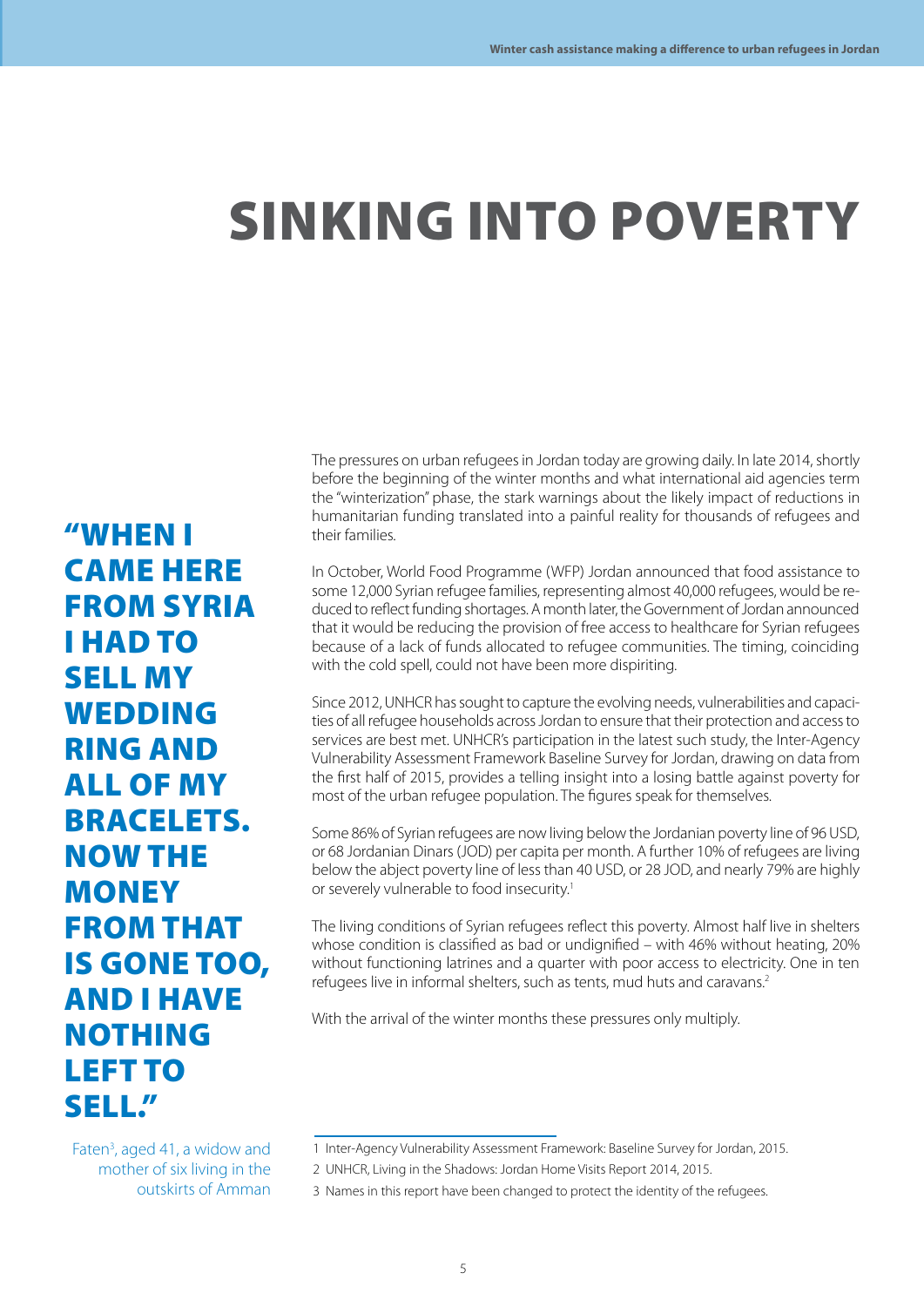

#### Basma

Basma cannot afford to rent an apartment, so she sublets a room where she lives with her four children on the top floor of an old building in East Amman. The space is poorly insulated and keeping it warm is difficult.

When asked what her priorities are for the winter Basma doesn't know where to begin.

"We need clothes, blankets, gas<br>cylinders, evenything " she cylinders, everything…" she assistance throughout winter. Not just for one month. It's extremely cold all the way from December till February."

## says, exasperated. "We need JUST HAVE TO "I've taught my children cope."

Like most refugees, Basma is not allowed to legally work, so she relies solely on cash assistance from UNHCR. Her monthly expenditure is what she receives from the agency. This winter's

> cash assistance allowed her to buy gas refills to keep the family warm.

> "I wouldn't dare borrow money from anyone because I know I simply cannot pay it back," she explains. "So I've taught my children that they just have to cope."

Coping means that her son is left without treatment for his breathing problems.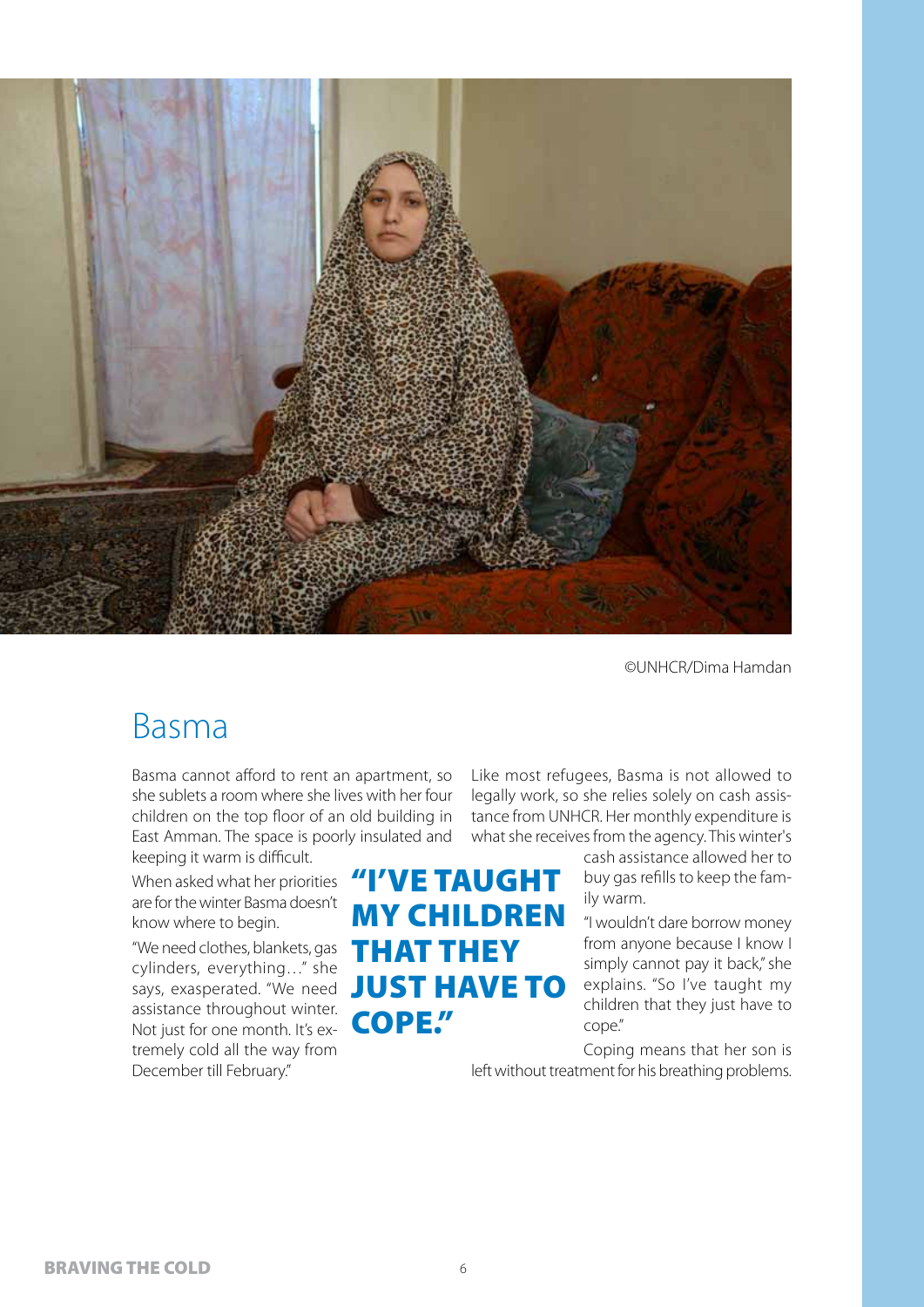

## Abdul Qader

Abdul Qader, his wife and eight children live in a former stable in a remote and desolate spot in Sahab, south-east of Amman. The stable's owner eyed a business opportunity and converted the stable into a "living space". The walls are painted and there are new tiles but nothing can mistake the cold.

There is no insulation, no proper door, and cold wind blows through the cracked windows. It isn't only the cold that penetrates the room. There is an overwhelming stench from the livestock market outside where WE ARE." every morning livestock owners

bring their horses and sheep to sell. The market is gone by midday, but the stench remains.

Abdul Qader spent all his winter cash assistance on gas for heating. "How else would we have managed if it wasn't for this assistance?", he asks. The family live in a small room at the back of their rented space, trying to keep as warm as manageable by covering the floor with a worn-out carpet and whatever blankets are available. It's insufficient, but it's all they have. "We need more blankets, and more gas cylinders," he says. "Only God knows how desperate we are."

## "only god knows how **DESPERATE**

Like most refugees, Abdul Qader's only lifeline is the assistance he receives from UNHCR. "If the assistance gets cut off I would send my children to the camp and I'll just disappear."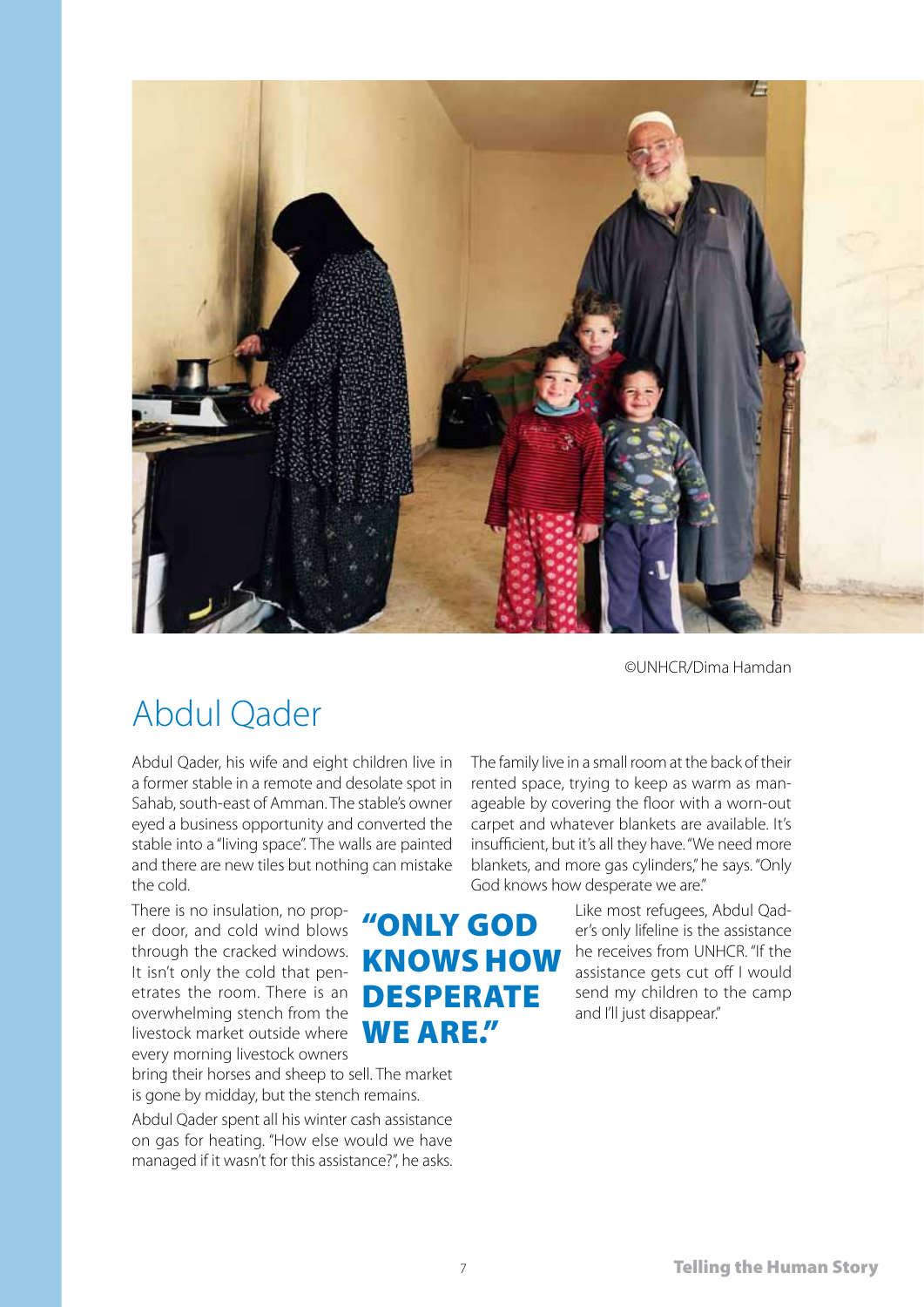# Keeping out the cold

The conditions between November and March are managed in similar fashion by many Jordanians and Syrian refugees. One room becomes the winter room with a heater and blankets. If they can afford it, they buy thicker and warmer clothing. But for urban refugees living in precarious conditions the choices are not ones based only on comfort but on survival. With so many living below the poverty line, the winter demands tough spending choices.

The purpose of UNHCR's winter cash assistance is to reduce the cold weather burden on refugees by allowing for the purchase of heating, blankets, clothing, shoes and essential household needs and costs of living. This especially applies to vulnerable populations such as the elderly, children, female-headed households and refugees with disabilities and is an essential element in reducing their risk of exploitation. It also aims to assist refugees in avoiding the need to rely on destructive coping strategies, like dropping out of school, borrowing money, early marriage, survival sex and even returning to Syria.

With well over 80% of those registered with UNHCR in Jordan living in urban areas, cash assistance is one of the lynchpins of the agency's protection response. This form of intervention not only serves a critical safety net function, whilst enhancing the dignity of the refugee through self-reliance, but strengthens the relationship between refugee and host community in support of the local economy. Unrivalled in cost effectiveness and efficiency, UNCHR is currently implementing cash-based interventions in 60 countries worth over 100 million USD.



**FOR URBAN REFUGEES** living in **PRECARIOUS CONDITIONS** the choices **ARE NOT ONES BASED** only on **COMFORT BUT ON** survival.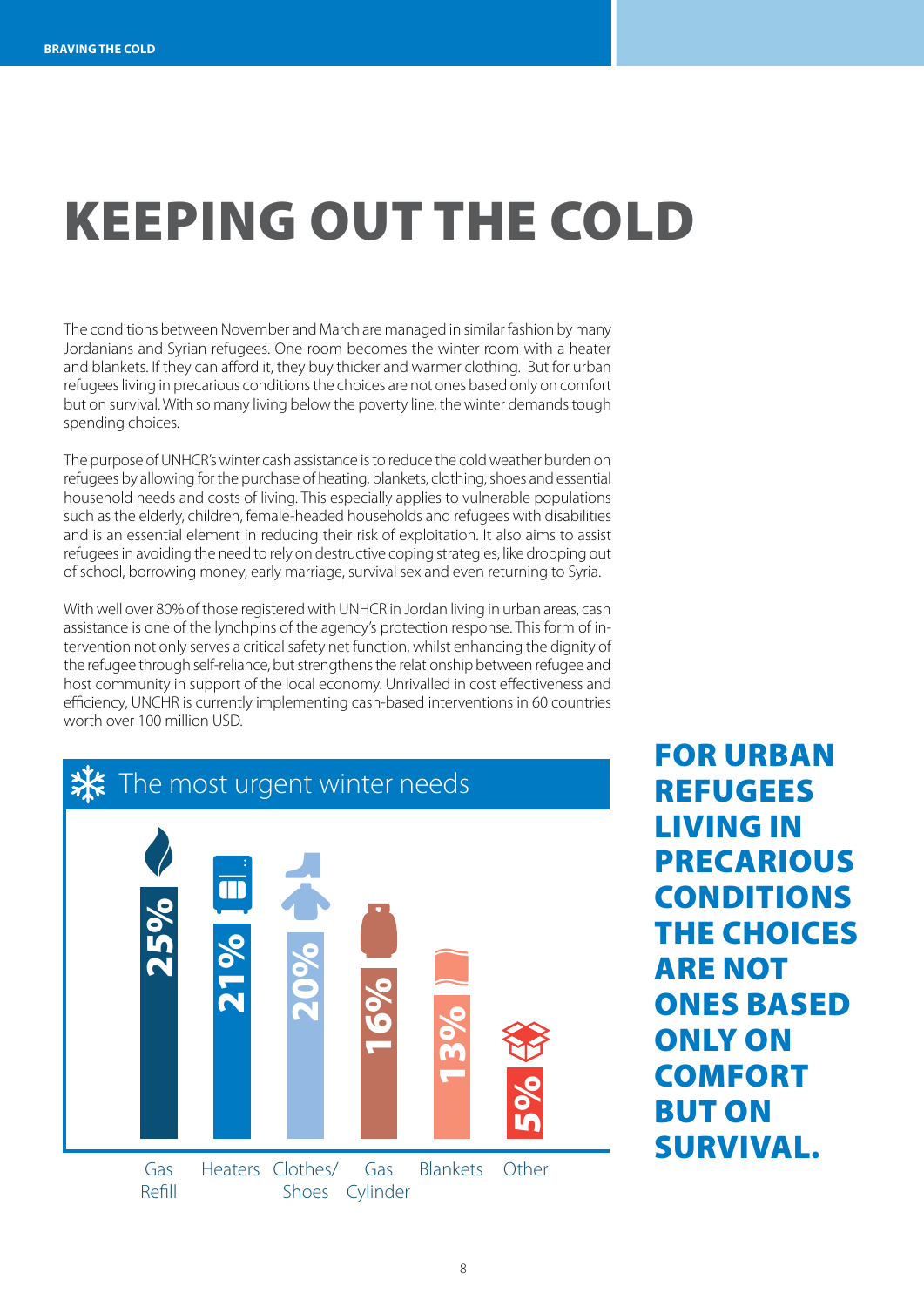#### "How else would we have managed if it wasn't for this assistance?"

Abdul Qader, married with eight children, living in a former stable in Sahab, south-east of Amman.

#### Winter cash lifelines

The one-off "winterization" supplement to all families receiving cash assistance was first introduced in the winter months of 2013/2014 to respond to the burgeoning number of refugees living outside of camps in Jordan. Winter cash assistance is paid in two categories and based on an agreed standard set by the humanitarian community in Jordan. The lowest amount, 47 JOD per person, equivalent to 67 USD, is paid to those receiving regular cash assistance. The highest amount, 85 JOD per person, equivalent to 120 USD, is paid to those who have been identified as eligible for regular cash assistance but are on the waiting list.

UNICEF provide 20 JOD, equivalent to 28 USD, in supplementary assistance to each Syrian refugee child aged up to 12 years, benefitting some 37,847 children.



#### **X** Refugees' winter cash assistance spending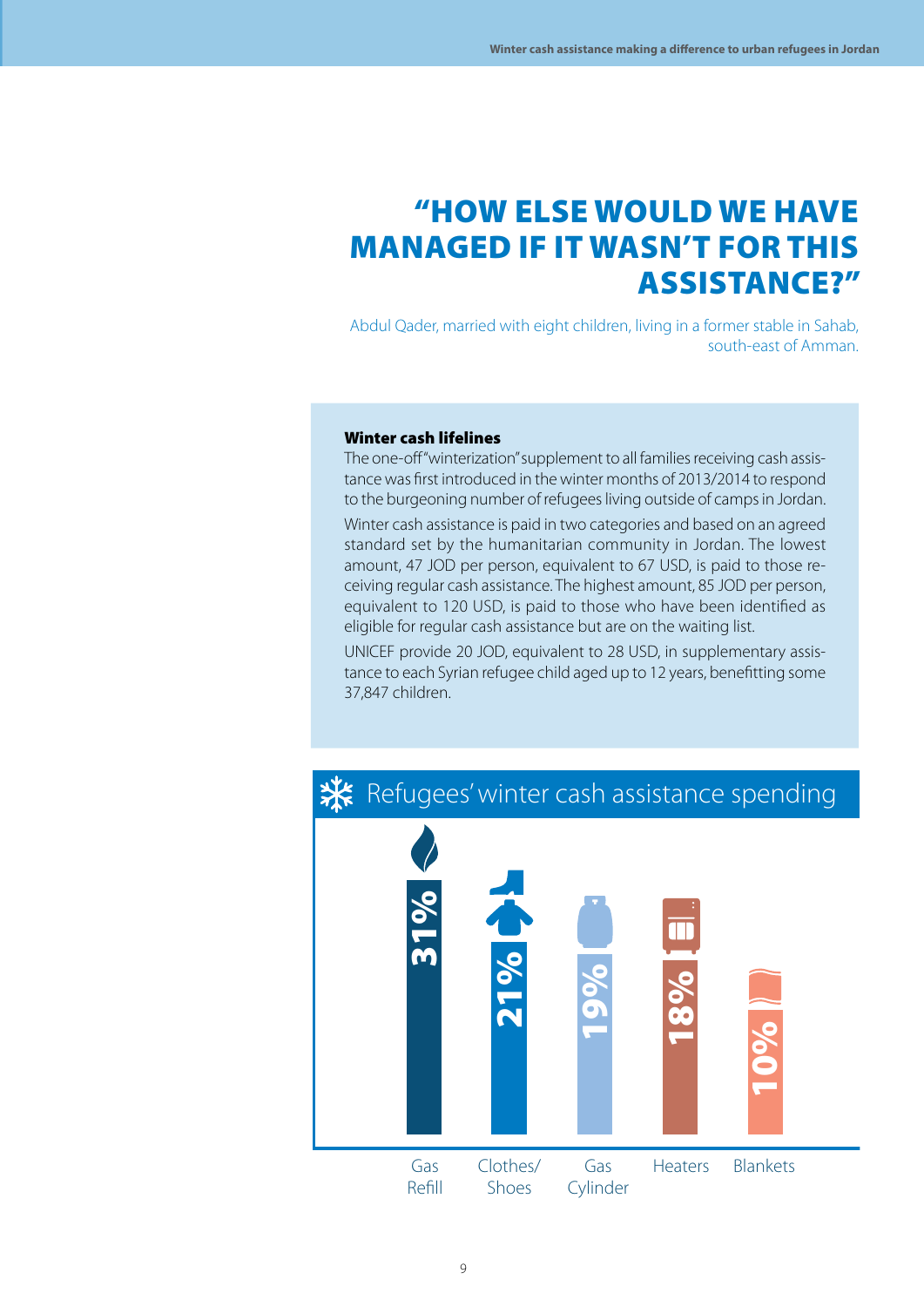

#### Amal

Amal lives in a one-bedroom flat on the top floor of a five-storey building in East Amman with her two sons and a daughter. The flat is bitterly cold.

"Look at this mould and dampness," she says, pointing to black damp patches covering the walls and ceiling of the bedroom.

"All of this is because of the cold.  $\sqrt{W}$   $\mathsf{E}$   $\mathsf{S}$   $\mathsf{I}$  . We've asked the landlord to fix it but he hasn't."

Amal says if it wasn't for the winter cash assistance she received from UNHCR, she and her family wouldn't have been able to keep warm during the two snow

storms that hit Jordan early this year.

"We used the money to buy a carpet, and also a gas heater and some blankets. We had to buy a new gas cylinder each week."

"I can't imagine what we'd do if another winter

came and we had no assistance," she adds. "Heating is our number one priority, particularly because I have rheumatism, and my daughter has asthma. We sit next to the heater all day."

Amal and her family came to Jordan two years

ago after their house was destroyed in a bombing of Homs in Syria. Her husband, who died of a stroke, used to sell vegetables and earned a decent wage.

"We had a small house and things were good", she recalls.

**NEXT TO** 

**ALL DAY."** 

the heater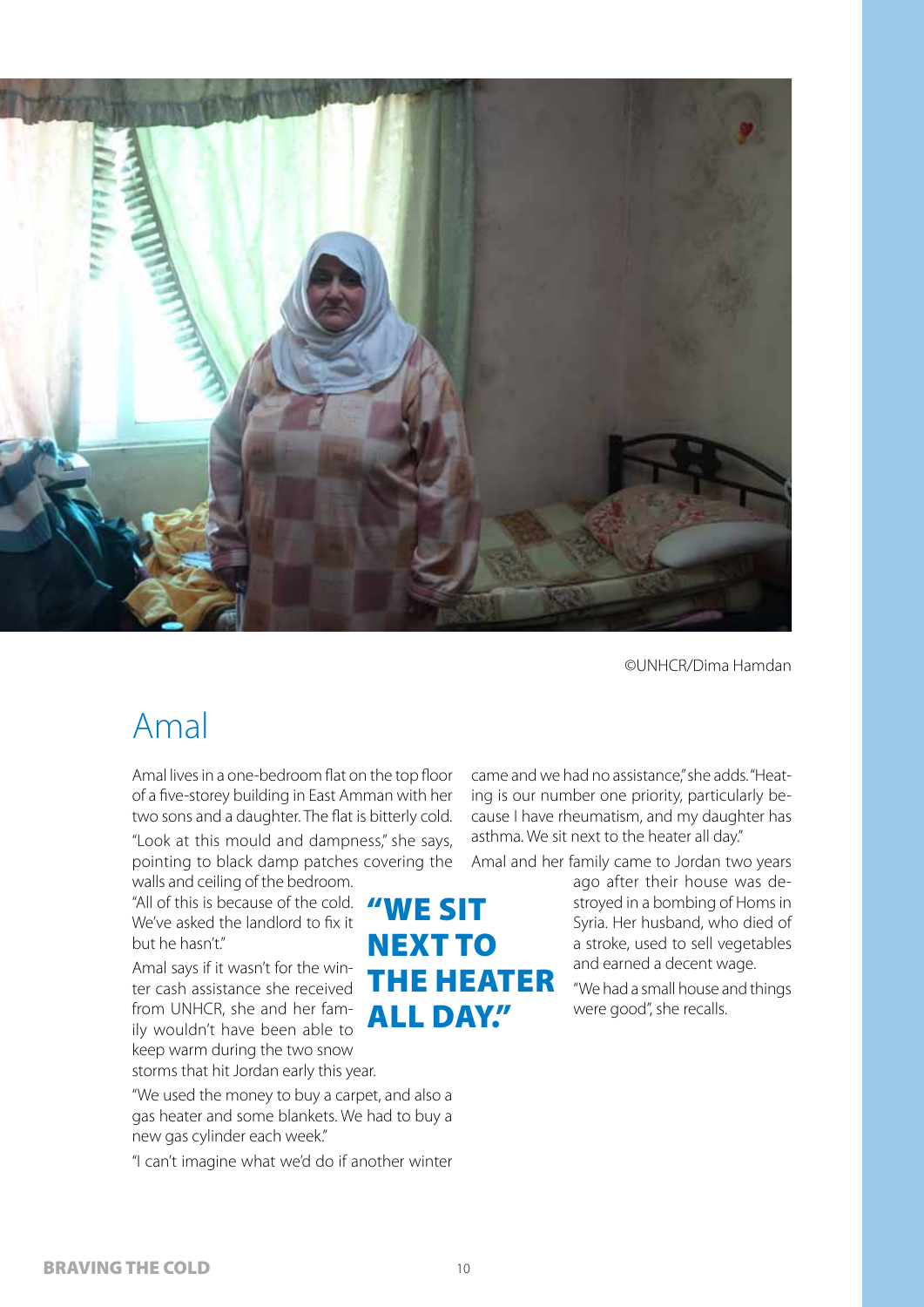

#### Nader

Talking with Nader, his wife and four children in their home in East Amman, it is difficult to imagine how they endured this winter. The family sit on thin foam mattresses on the floor next to a small gas heater, insulating themselves in a

corner of the living room with a curtain – a desperate attempt to lock in the heat.

"We can make do with whatever blankets we have," he says "but **IMPORTANT** we need more cash to buy more gas. Heating is the most important thing."

Nader is 500 JOD (705 USD) in debt after recently paying for an urgent medical operation for his wife and is now two months behind on rent. This winter it was a choice of either freezing at home, or risk being evicted altogether.

"Heating is the most thing."

The family left Homs more than three years ago where Nader worked in restaurants selling shawerma and sandwiches. "Life was excellent back then," he says. "We owned a home, but it was destroyed in the war and all our possessions have been stolen."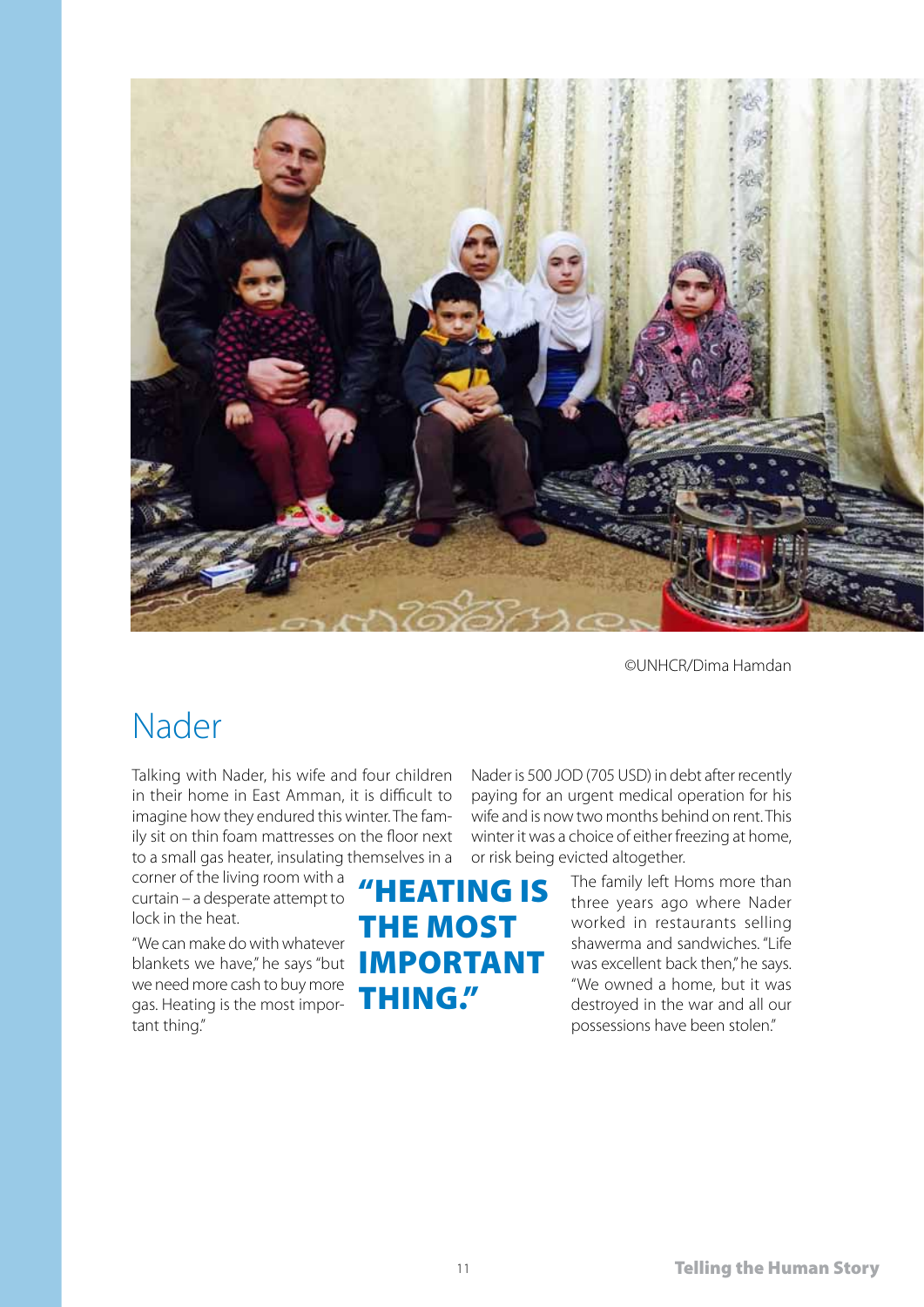# making a difference

#### UNHCR cash-based interventions in Jordan

Currently 21,500 refugee families (approximately 94,000 individuals), or approximately 15% of the total Syrian refugee population living outside of camps receive UNHCR monthly cash assistance. Since the end of 2014, another 12,000 refugee families have been identified for UNHCR cash assistance (i.e another 8% of the Syrian refugees living outside camps), but cannot be supported for lack of funds.

UNHCR in Jordan is the first operation in the world to deliver cash assistance using cutting-edge iris recognition technology. The funds are dispensed in JOD through the ATM network of the Cairo Amman Bank. In 2014, 50.5 million USD were disbursed to refugee families from Syria and other countries, including the "winterization" support supplement. So far, the data gathered in a collaborative effort between the World Bank and UNHCR in Jordan indicates that the cash assistance programme has improved the ability of refugee households to meet their basic needs, and reduced the number of households living in poverty by 20%.

Other positive aspects of cash-based interventions include:

- Customer satisfaction: 98% of the assistance is spent on basic needs ranging from rent, children's needs, food and health.
- Efficiency: The iris recognition system has not had a single fail in millions of all transactions across all accounts at Cairo Amman Bank.
- Cost effectiveness: 97 USD of every 100 USD donated goes directly to refugees.
- Security: The system is fully secured through biometric identity verification to prevent fraud.

98% of cash assistance is spent on basic needs ranging from rent, children's needs, food and health.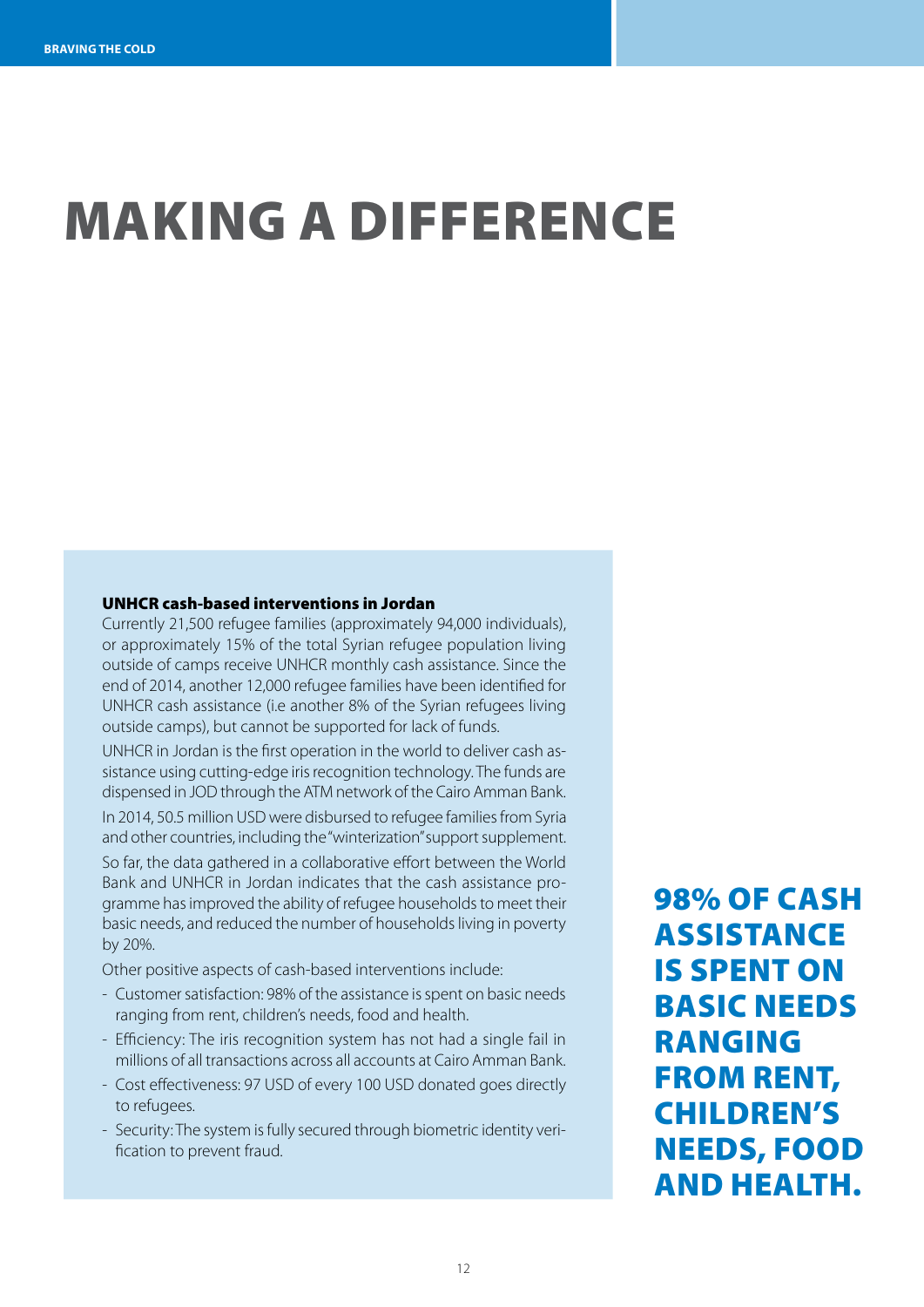#### "This is the first time we can AFFORD CLOTHES SINCE WE ARRIVED."

#### One refugee respondent to the March 2015 survey

The findings from the survey on the impact of the winter cash assistance programme show its direct impact in keeping refugees and their families warm. Some 87% responded that the assistance was spent directly on winter needs, including gas refills - the largest expenditure at 31%, followed by clothes and shoes (21%), gas cylinders (19%), heaters (18%) and blankets (10%).

The survey also illustrates that Syrian refugees' winter needs relate primarily to energy (62%). Fuel refills were identified as the greatest need (25%) followed by heaters (21%), clothes and shoes (20%), gas cylinders (16%) and blankets (13%). Another 5% specified food and paying off rent and utility bills as essential needs.

And positively, in comparison to last year, there is a noticeable increase in the reach of winter cash assistance. The rise can be ascribed to UNHCR's rolling and expanded programme of eligibility assessments, partly undertaken through home visits, that ensure that UNHCR and partner field staff swiftly identify those refugees most in need of assistance.

The message is clear: winter cash assistance is well targeted, meets the most urgent needs, and reaches the most vulnerable populations.

#### surviving next winter

While UNHCR was able with generous donor support to provide quick and effective winterization support to almost 30,000 urban Syrian refugees, over 4,000 more vulnerable Syrian families could not be assisted during the winter because the resources were simply not available.

This survey proves winter cash assistance works quickly and effectively to save refugee lives. Next winter, with increased humanitarian support, thousands more refugee families can be provided with the basic human needs we all share.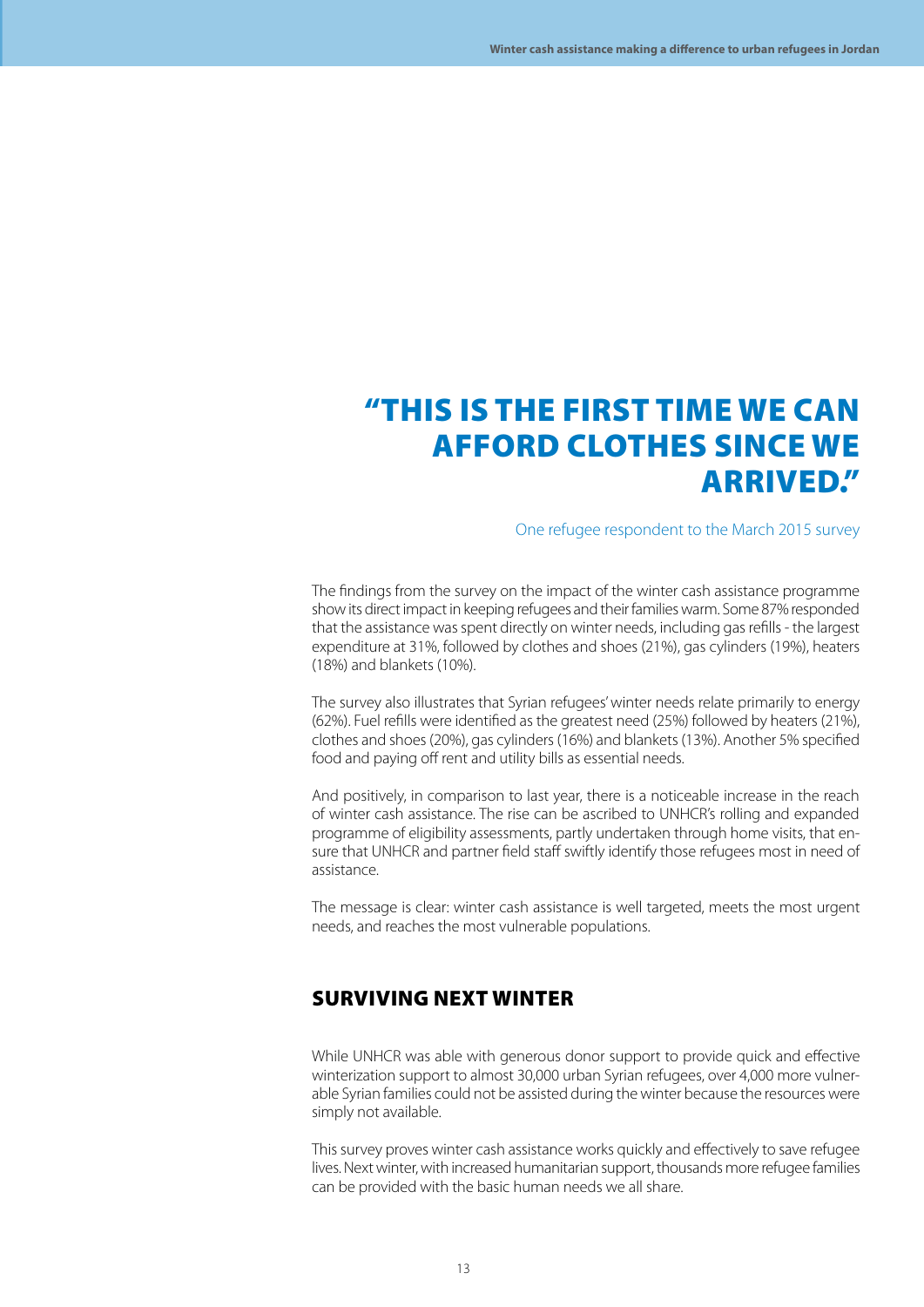![](_page_13_Picture_0.jpeg)

©UNHCR/Mohammad Hawari

### Jameela

Jameela used her winter cash assistance to immediately buy a large carpet to insulate the floor in the room where she sleeps with her six children.

The rest she spent on a gas heater and warm clothing for her children. Jameela needed blankets but couldn't afford them

so a kind neighbour helped out to keep her children warm.

"This winter was very harsh, we ran out of gas", she said, "the place was damp and it was difficult for my daughter Ayah who has asthma. If it wasn't for this cash assistance, we wouldn't have managed."

Three years ago, Jameela and her family led a quiet life in the countryside outside Aleppo. "My husband owned a plot of land. He would grow wheat and barley and other grains, and we lived off the land comfortably."

Today Jameela is a widow and finds other ways to support her six children. Both her and her 25 year old daughter work informally in a factory, re-

"if it wasn't for this cash assistance, we wouldn't have managed."

moving the green tops from carrots that leave her palms permanently stained. Her 14 year son has dropped out of school to work. "He refuses to go back to school," Jameela says, "he hasn't studied since we came here three years ago. He finished his schooling at the fifth grade."

"The most important thing is

to try to earn a decent living," she concludes, "no one wants to be forced to beg or steal."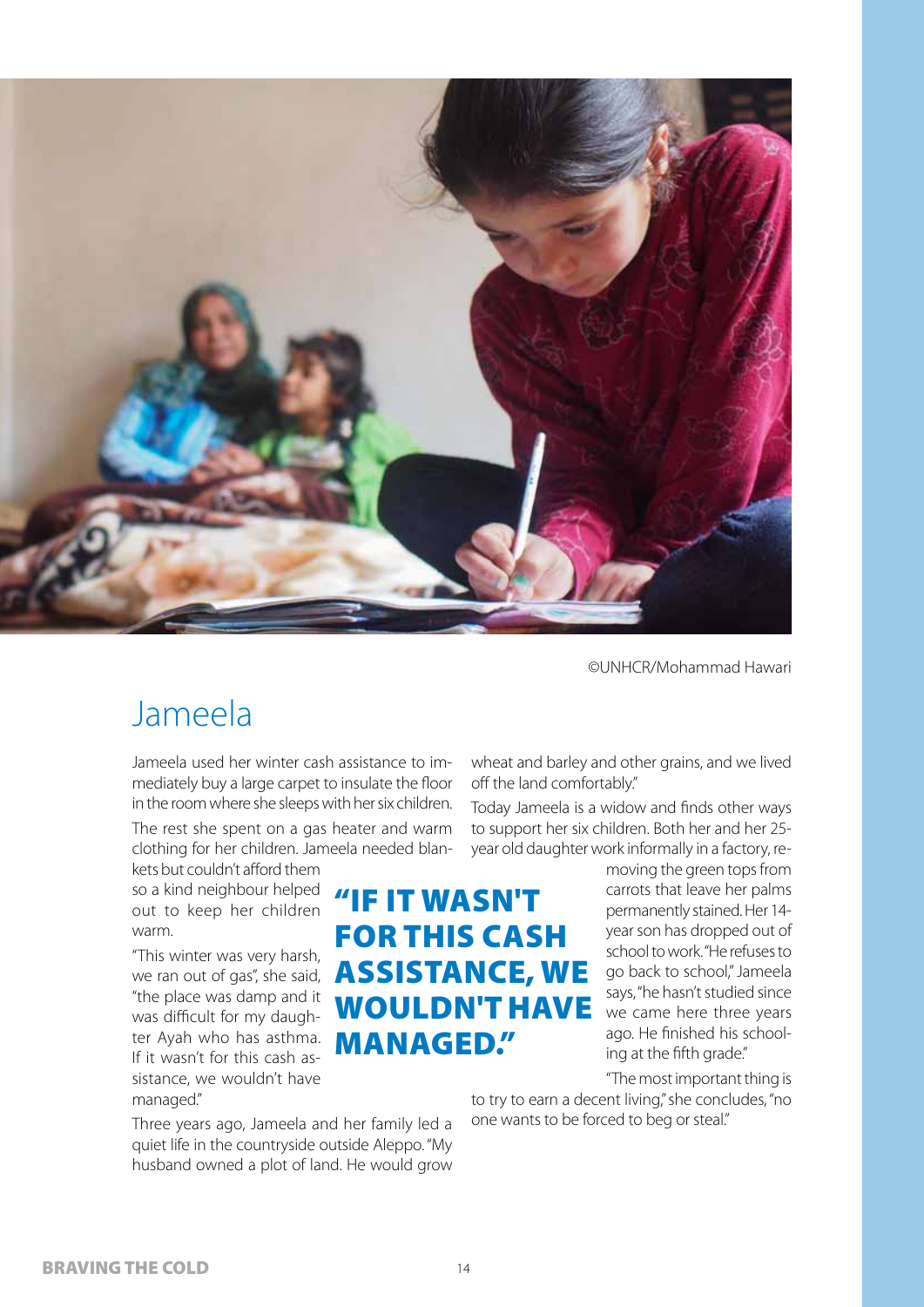![](_page_14_Picture_0.jpeg)

#### Haidar

Haidar is 85 years old and begs to survive. "I don't deny that I beg," he says, "I barely bring 5 JOD (7 USD) a week. If I didn't we'd have to cut down on food."

He fled Syria for Jordan two *"* WITHOUT IT"<br>vears ago with his wife, leaving years ago with his wife, leaving their two sons and their large families behind. He hasn't seen them since.

The couple live in a small flat in the town of Mahes, east of Amman, in a room that leads to a small yard.

"This winter was too bitter to bear," he says, "but I am thankful for the cash assistance I

received. Without it I wouldn't have been able

to pay for gas or electricity. We were sick, I was coughing constantly."

His life today is a painful contrast to his previous

life back home. "I used to work in Damascus as a labourer," he says. "We would do street repairs, and life was just fine."

Haidar can hardly hold back his tears.

"I tried to return home but I cannot even afford a bus fare to the border," he says, "I just want to go back to Syria, I don't want to die here."

**I WOULDN'T** 

**ABLE TO PAY** 

for gas or

electricity."

have been